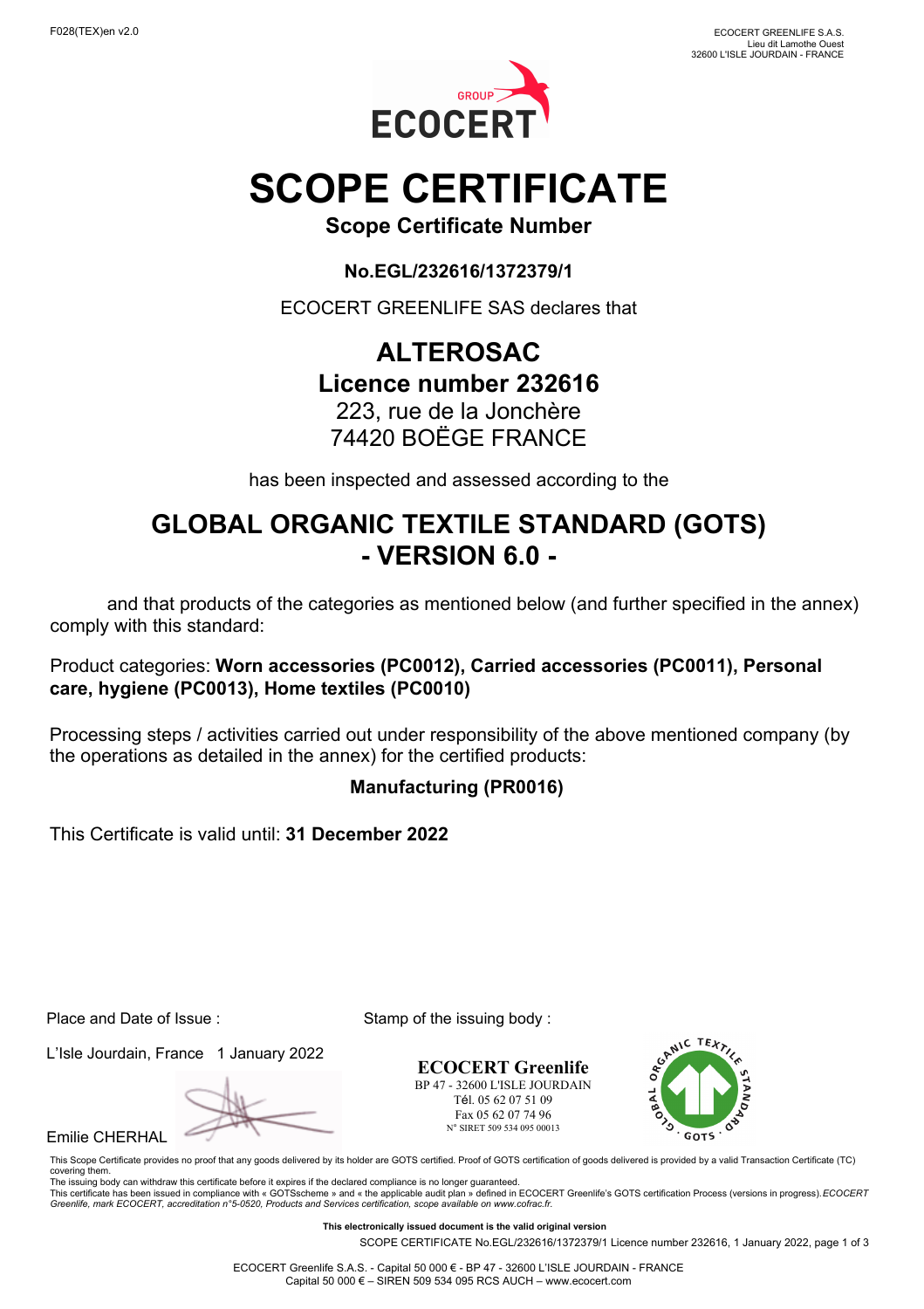

#### **ALTEROSAC**

Global Organic Textile Standard

#### **Products appendix to Certificate No.EGL/232616/1372379/1**

In specific the certificate covers the following products:

| <b>Product category</b>            | <b>Products Details</b>                                  | <b>Material and Material</b><br>composition | Label grade             |
|------------------------------------|----------------------------------------------------------|---------------------------------------------|-------------------------|
| Worn accessories (PC0012)          | Babies' accessories (PD0014)                             | 100% organic cotton (RM0104)                | <b>Organic Textiles</b> |
| Carried accessories (PC0011)       | Bags (PD0024)                                            | 100% organic linen (RM0110)                 | <b>Organic Textiles</b> |
| Carried accessories (PC0011)       | Bags, pouches (PD0024)                                   | 100% organic cotton (RM0104)                | <b>Organic Textiles</b> |
| Home textiles (PC0010)             | Food contact textiles (PD0018)<br>Home textiles (PC0010) | 100% organic cotton (RM0104)                | <b>Organic Textiles</b> |
| Worn accessories (PC0012)          | Handkerchiefs (PD0029)                                   | 100% coton biologique (RM0104)              | <b>Organic Textiles</b> |
| Home textiles (PC0010)             | Toilet linen (PD0017)                                    | 100% organic cotton (RM0104)                | <b>Organic Textiles</b> |
| Home textiles (PC0010)             | Table linen, table cloth<br>(PD0016)                     | 100% organic cotton (RM0104)                | <b>Organic Textiles</b> |
| Personal care, hygiene<br>(PC0013) | Topical products (PD0032)                                | 100% coton biologique (RM0104)              | <b>Organic Textiles</b> |

L'Isle Jourdain, France 1 January 2022

Emilie CHERHAL

Place and Date of Issue : Stamp of the issuing body :

**ECOCERT Greenlife** BP 47 - 32600 L'ISLE JOURDAIN Tél. 05 62 07 51 09 Fax 05 62 07 74 96 N° SIRET 509 534 095 00013



SCOPE CERTIFICATE No.EGL/232616/1372379/1 Licence number 232616, 1 January 2022, page 2 of 3

ECOCERT Greenlife S.A.S. - Capital 50 000 € - BP 47 - 32600 L'ISLE JOURDAIN - FRANCE Capital 50 000 € – SIREN 509 534 095 RCS AUCH – www.ecocert.com